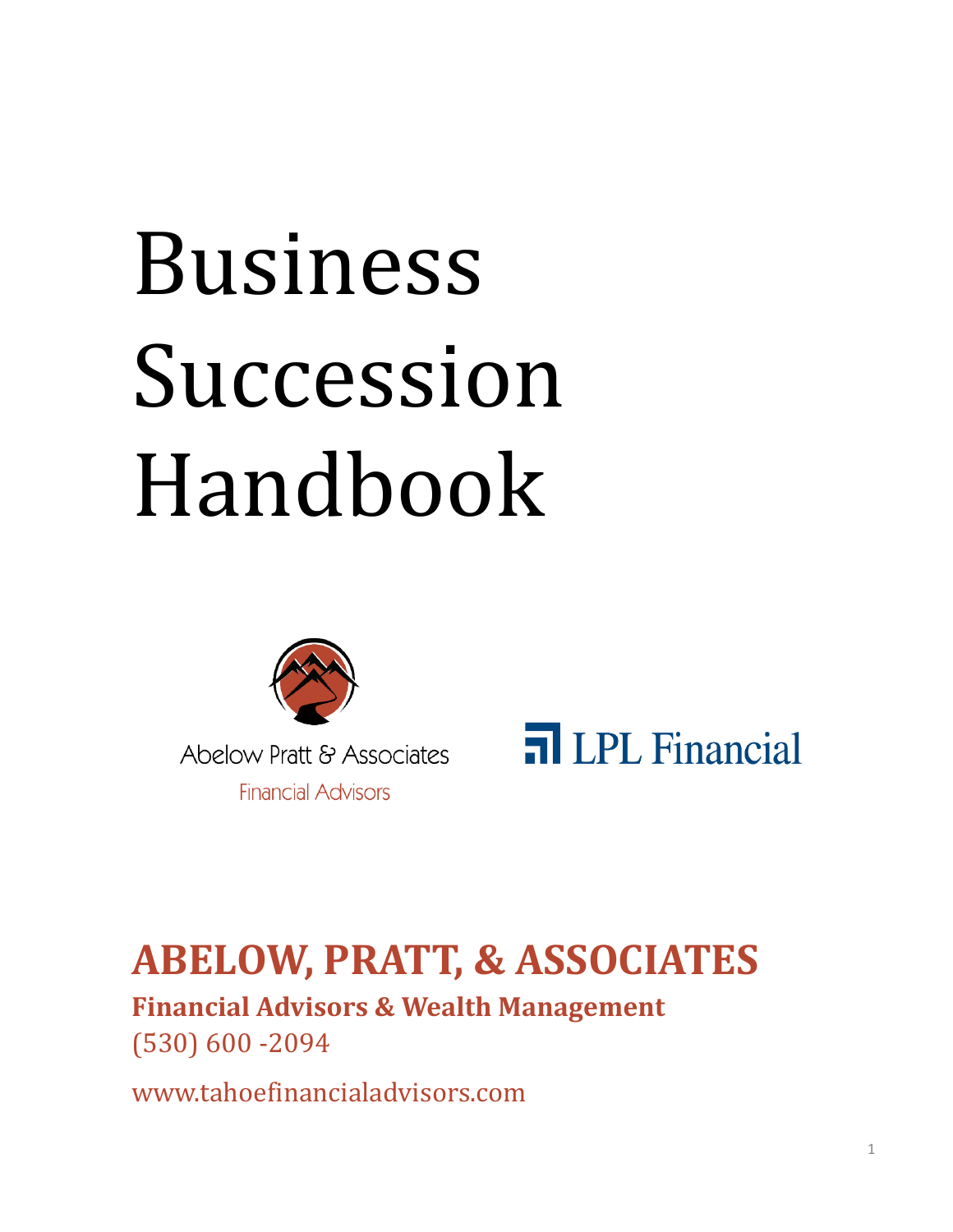### Reasons to plan?

- 1. Taxes Your business is the result of your work and time. How do you unlock this value in a tax efficient manner.
- 2. Risk The longer that you prolong the more uncertainty may build.
- 3. Options As time passes your potential choices can decrease.
- 4. Control Increase your oversite versus leaving the outcome up to the Government or Attorneys.
- 5. Value Determine value rapidly or controlled and planned.

### *You are considering life changes, mortality, and key personnel!*

**Think about the exit when entering in the business** What would you want to see in the books and records? What would you not want to see?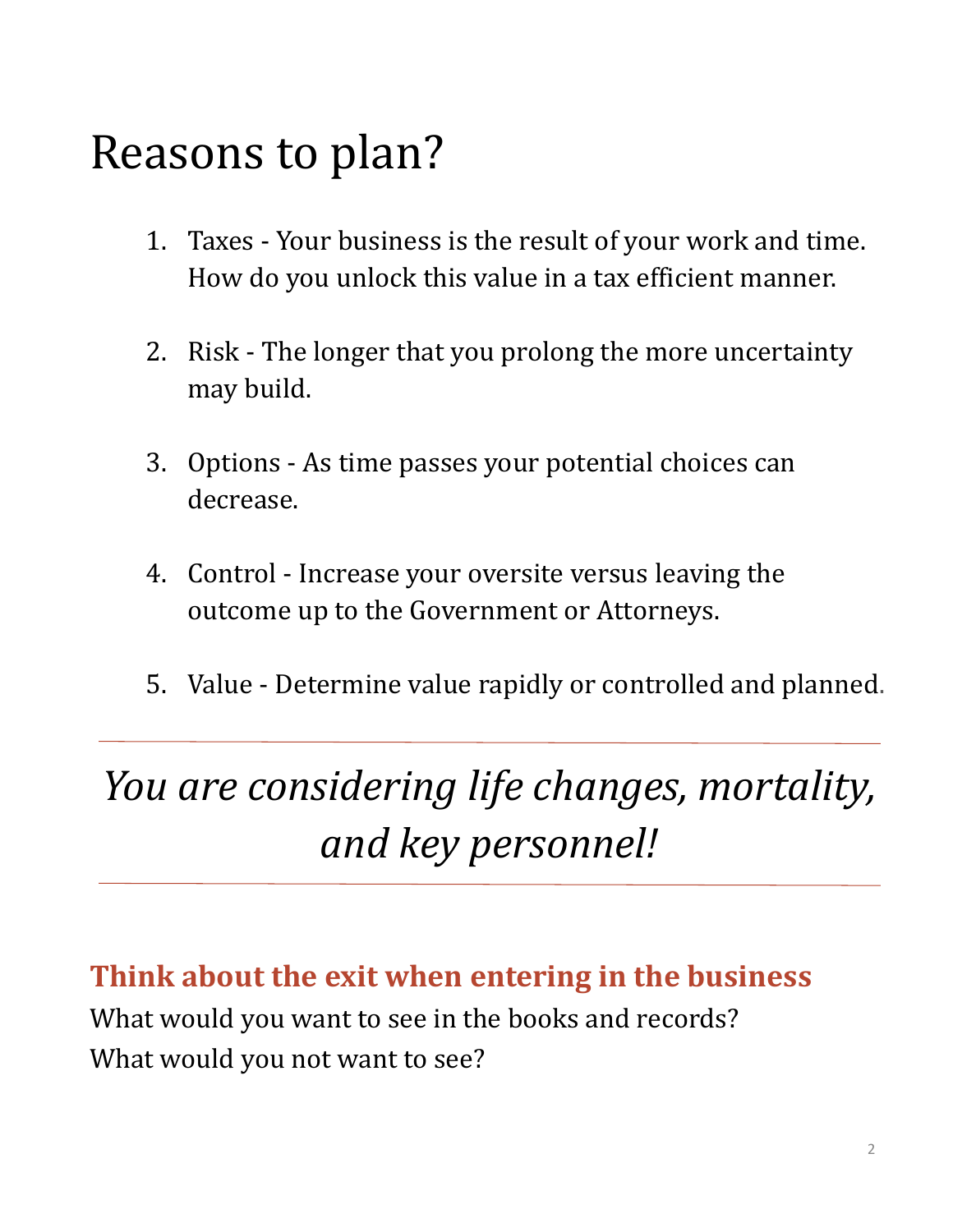# What type of transfer?

- Inter‐family
- Buy Sell agreements
- Gifting
- **Management Buyouts**
- Sale to Employees
- or Outsiders
- Liquidation

### Who will be your successor?

Will it be natural succession to a family member, existing partner or partnership, will it be your partners family?

What if it is multiple people?

*"Success is getting what you want. Happiness is wanting what you get." ‐ Dale Carnegie*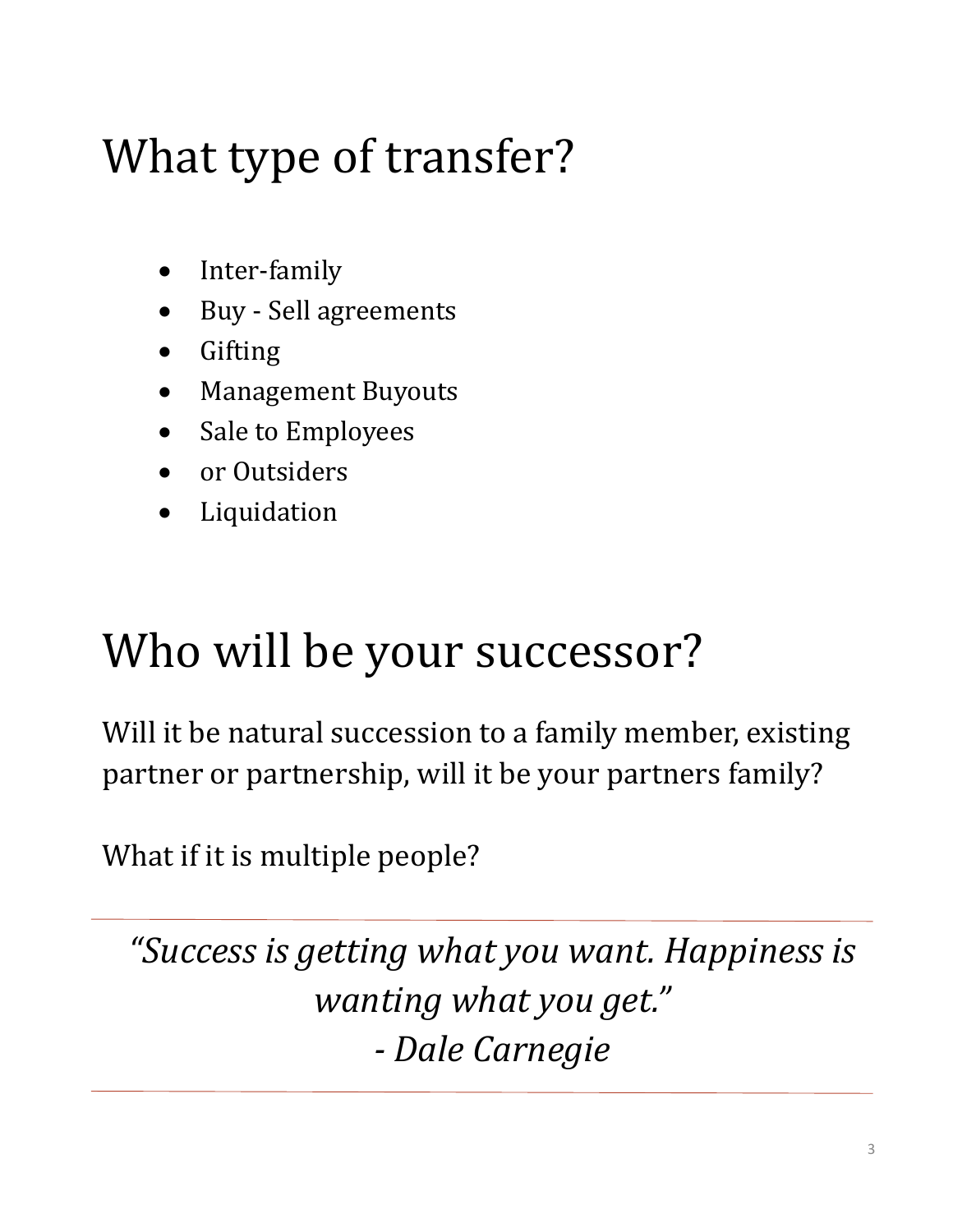#### **SHOW RESPECT You Matter Build Trust**

**Commitment**

**Empowerment**

**ADD VALUE Customer Focus Simplicity Business Minded Teaming Up**

**Make It Happen**

**Innovative Create Opportunities Stick‐to‐itiveness**

### **What is the business value?**

#### **How much is it worth?**

CPA or appraised value & Methodology of calculation.

#### **Fair Market Value?**

The seller often feels their business has an increased value due to years of time and energy to acquire the skills needed to operate the business.

Competition - Your competitors or suppliers may be willing to pay a premium for your company.

Stand Alone Owner - The focus may be on cost and maximizing return for the successor.

Bottom Fisher - Strikes when the owner is a forced seller and gets a bargain price.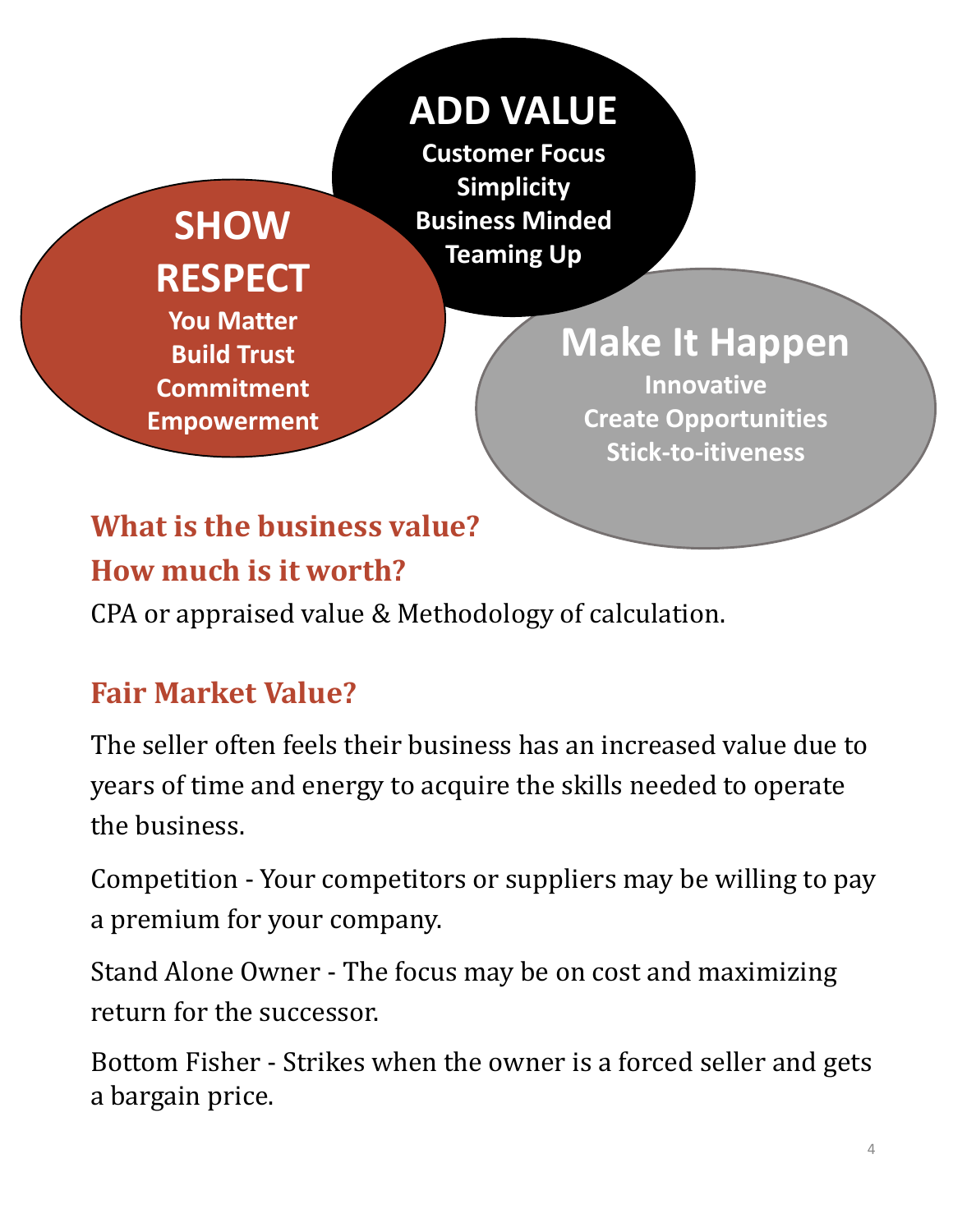# There are several ways to calculate the value of a business:

#### **Asset Valuations**

Calculates the value of all of the assets of a business and arrives at the appropriate price.

#### **Liquidation Value**

Determines the value of the company's assets if it were forced to sell all of them in a short period of time (usually less than 12 months).

#### **Income Capitalization**

Future income is calculated based upon historical data and a variety of assumptions.

#### **Income Multiple**

The net income (profit/owner's benefit/seller's cash flow) of a business is subject to a certain multiple to arrive at a selling price.

*Remember that valuations are not scientifically based; they're subjective.*

- Use a variety of methods.
- Owner Benefits is the number on which to base your multiple.
- $\blacksquare$  Uncover how the seller established the asking price.
- Valuation is a personal formula What's the business worth to YOU?
- Consider the potential return on your cash investment.

Please Note: Abelow, Pratt & Associates does not offer business valuation, planning, or appraisal services.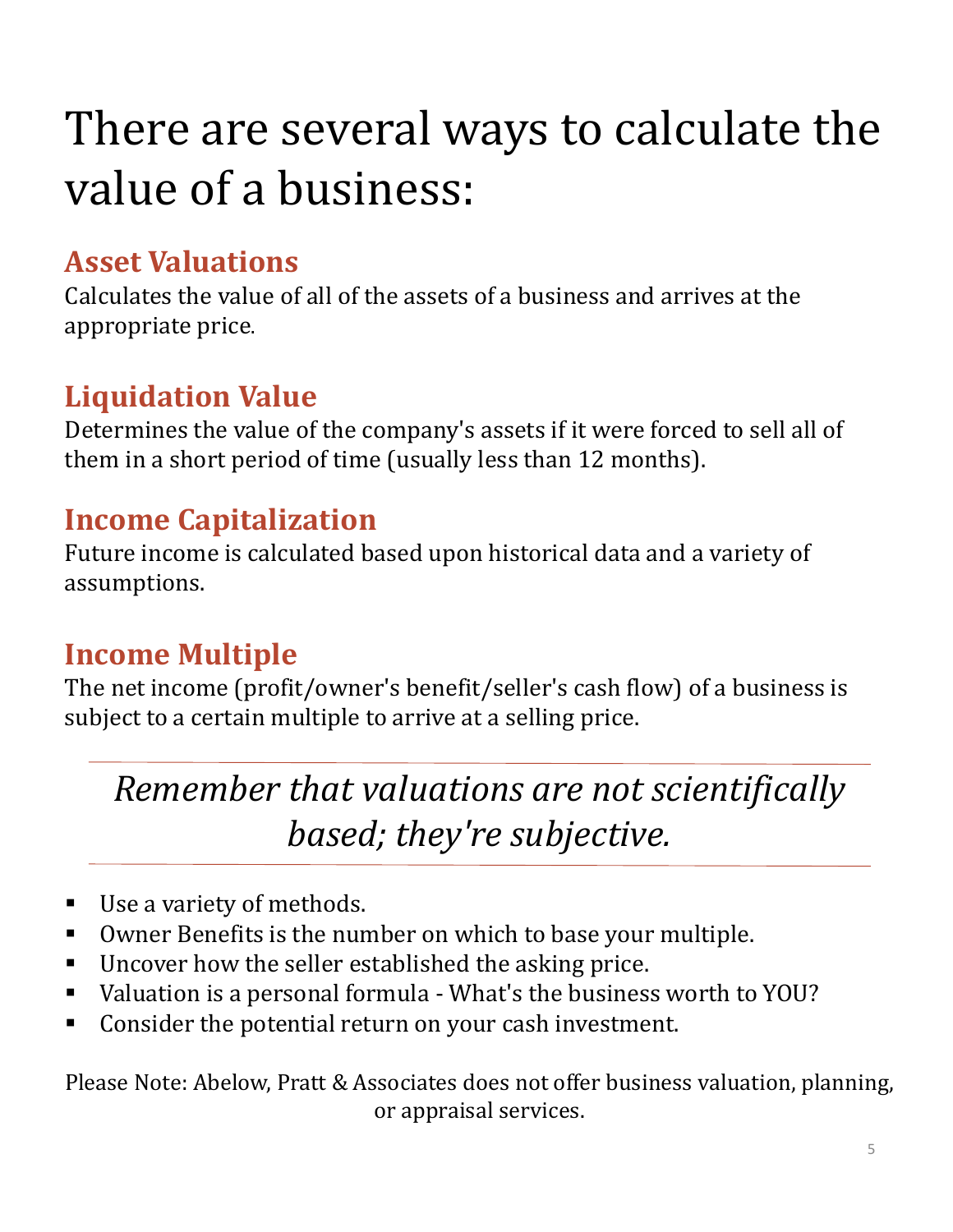

# **Outline**

- 1. Goals & Objectives
- 2. Decision Making Process
- 3. Identify Successors
- 4. Create Business & Ownership Plan
- 5. Transition Plan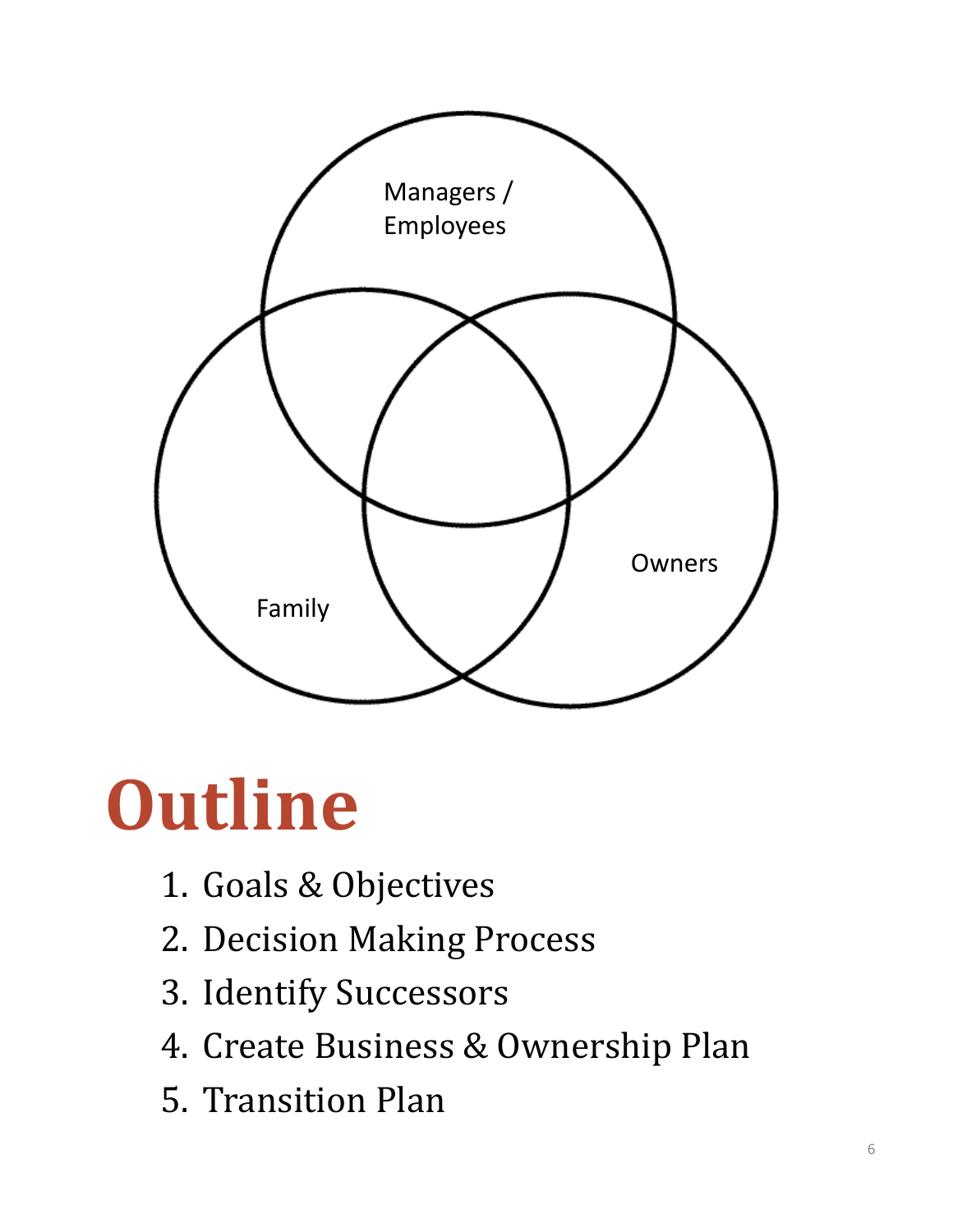### Goals & Objectives

- 1. Identify the collective vision (Owners, Key Employees, and Family).
- 2. Importance of understanding role for continued family leadership and ownership.
- 3. Is outside management appropriate?
- 4. What are the personal needs for retiring owners?
- 5. Identify successor owner's goals.
- 6. Retain professional advisors if appropriate.

#### *This really is multiple difficult decisions!*

### Decision Making Process

Determine how decisions will be made moving forward including how to handle:

- Governance Process
- Dispute Resolution
- Succession Plan In Writing
- Communicate Succession Plan to Employees and those involved.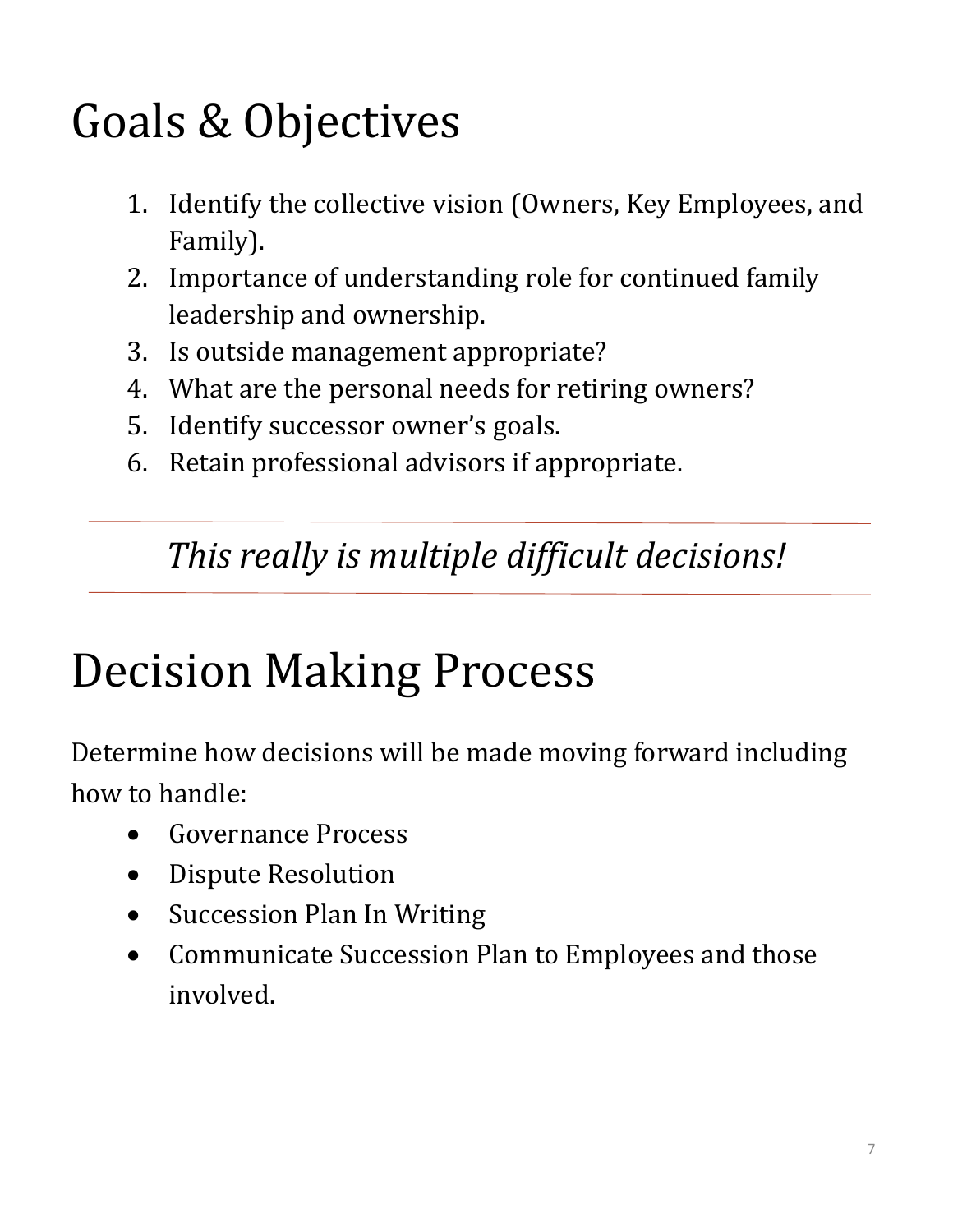# **Identify Successors**

#### **Manager & Owners Will Be Directly Impacted**

What will your departure mean for your remaining partners and managers? What role will your successor take?

- Timeframes What will the transition plan look like?
- Structure of Buyout What terms will you accept? How will this effect your other partners?

#### **Active & Non‐Active Roles**

For ALL family members – Will this decision impact family members that may not be involved today?

#### **Additional Support (Identify)**

Specify if any is required from family members or other owners. Will you need to hire an outside manager?

### Create Business & Owner Estate Plan

- Address tax implications to owner and business upon sale or transfer due to death, disability, partial sale.
- Review owner's estate planning to minimize taxes and avoid delays for transfer of stock.
- Create Buy Sell agreement that is fair and reflective of the value of the business and minimizes taxes.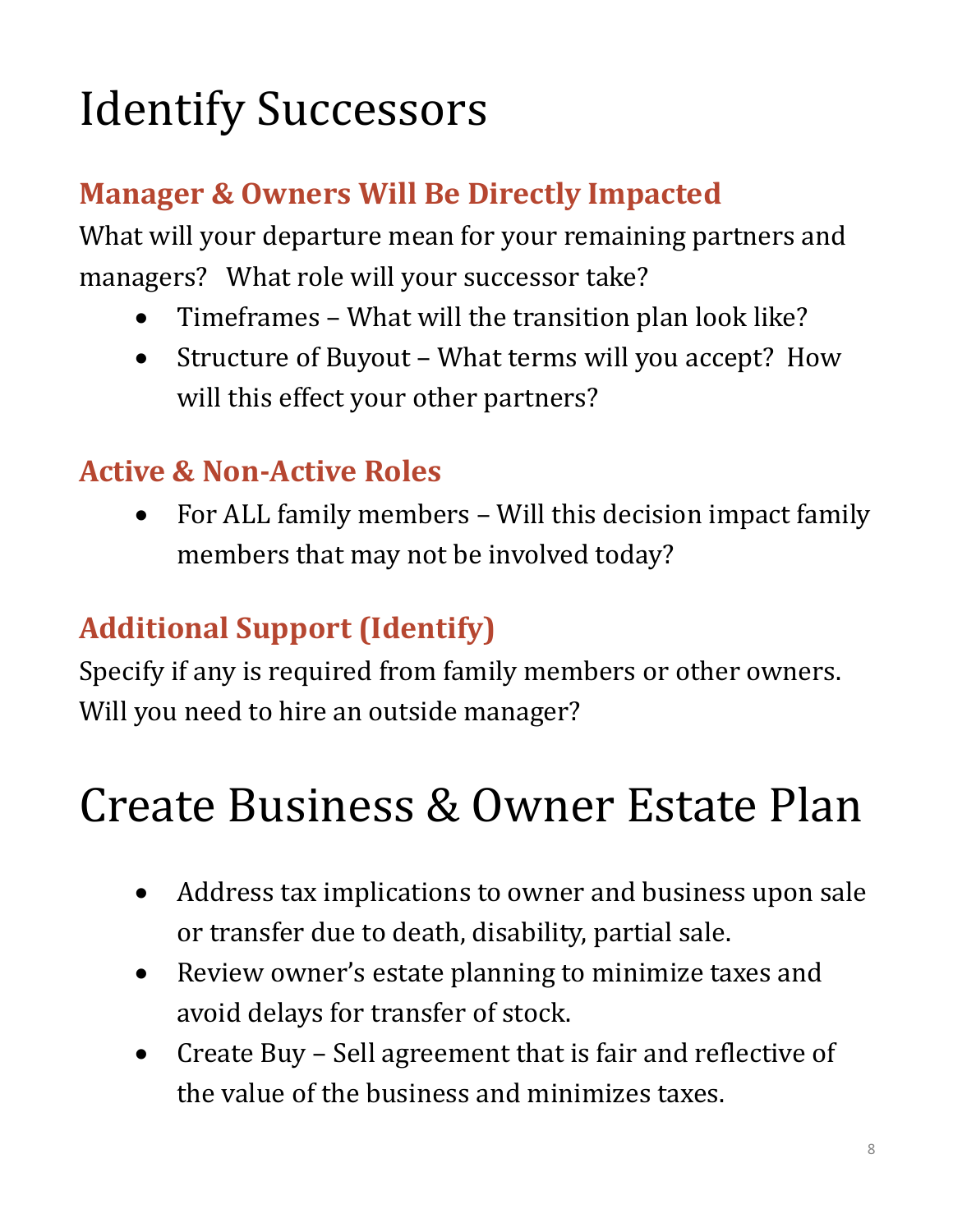### Management Succession

#### **How will the transition impact business?**

- Identify gaps and needs.
- What type of time commitment is needed to oversea a smooth transition?
- Understand Best and Workable solutions. Understand all choices.
- What are the successor's ultimate goals?
- What resources will be needed to achieve the new vision?
- Set new expectations with key employees. Will they require additional compensation or equity to remain with the company?

#### **Contingency Planning & Unifying Goals**

- Address needs and goals of owner and business upon sale or transfer due to death, disability, partial sale.
- Review needs and goals of other parties involved.
- Create Buy Sell agreement that is fair and reflective of the value of the business and minimizes taxes.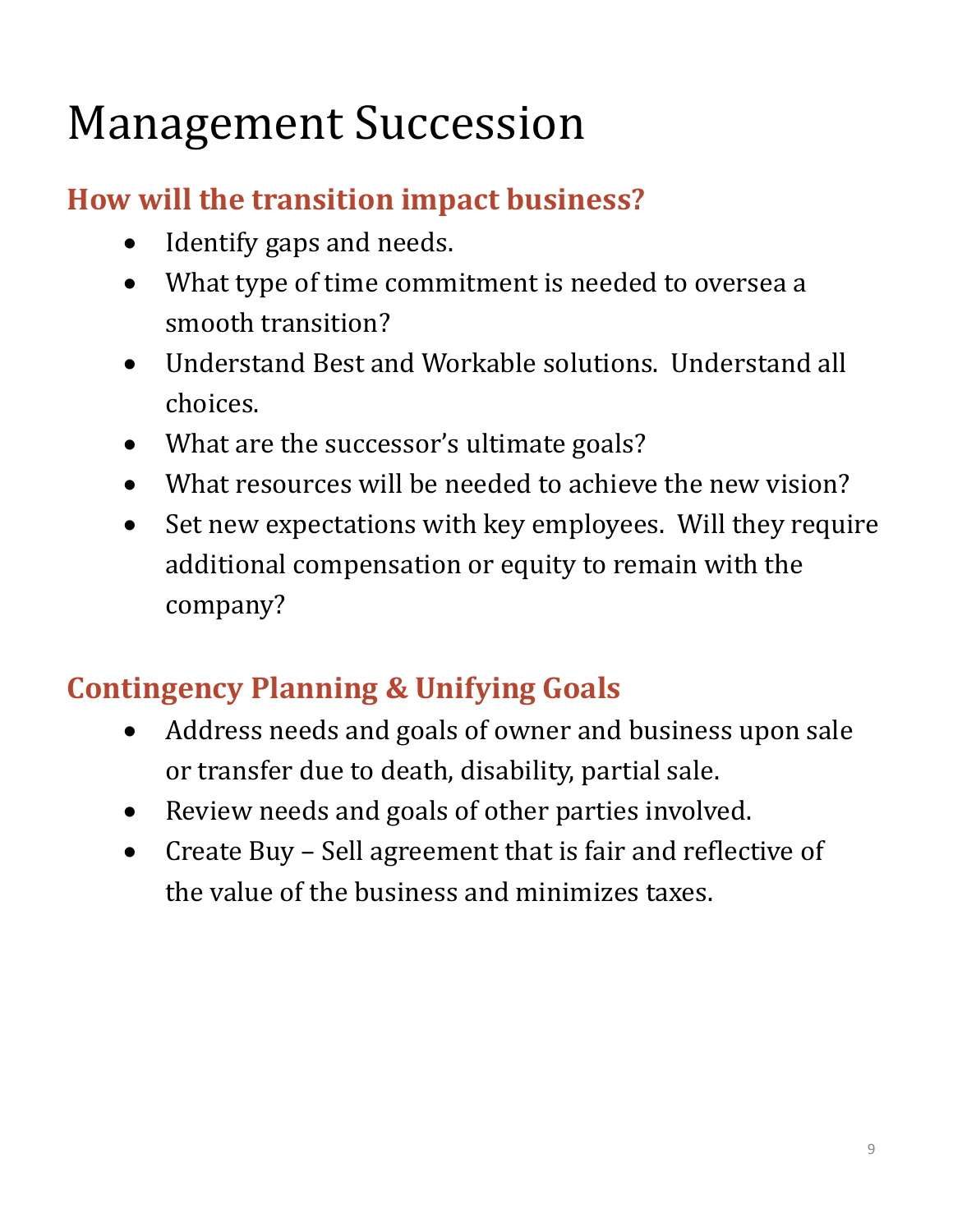### Transition Plan

#### **How**

- 1. Outright Purchase
- 2. Gift or Bequest
- 3. Sweat Equity
- 4. Buy Out Over Time
- 5. Or Even a Combination of Them

#### **Financing**

- 1. SBA / Private / Bank / Specialty Broker
- 2. Owner Held Note

*You need to keep your key personnel informed of the planned changes and what they mean for them. Will you need additional support?*

#### **OTHER IMPORTANT CONSIDERATIONS**

Generational Issues & Alignment of Family Interests **Balancing Financial Returns** Interfamily or Partner Disputes Estate or Inheritance Issues Death / Disability / Retirement Provisions Divorce / Remarriage Issues Profit / Cost Changes Formula To Re-value & Re-purchase Shares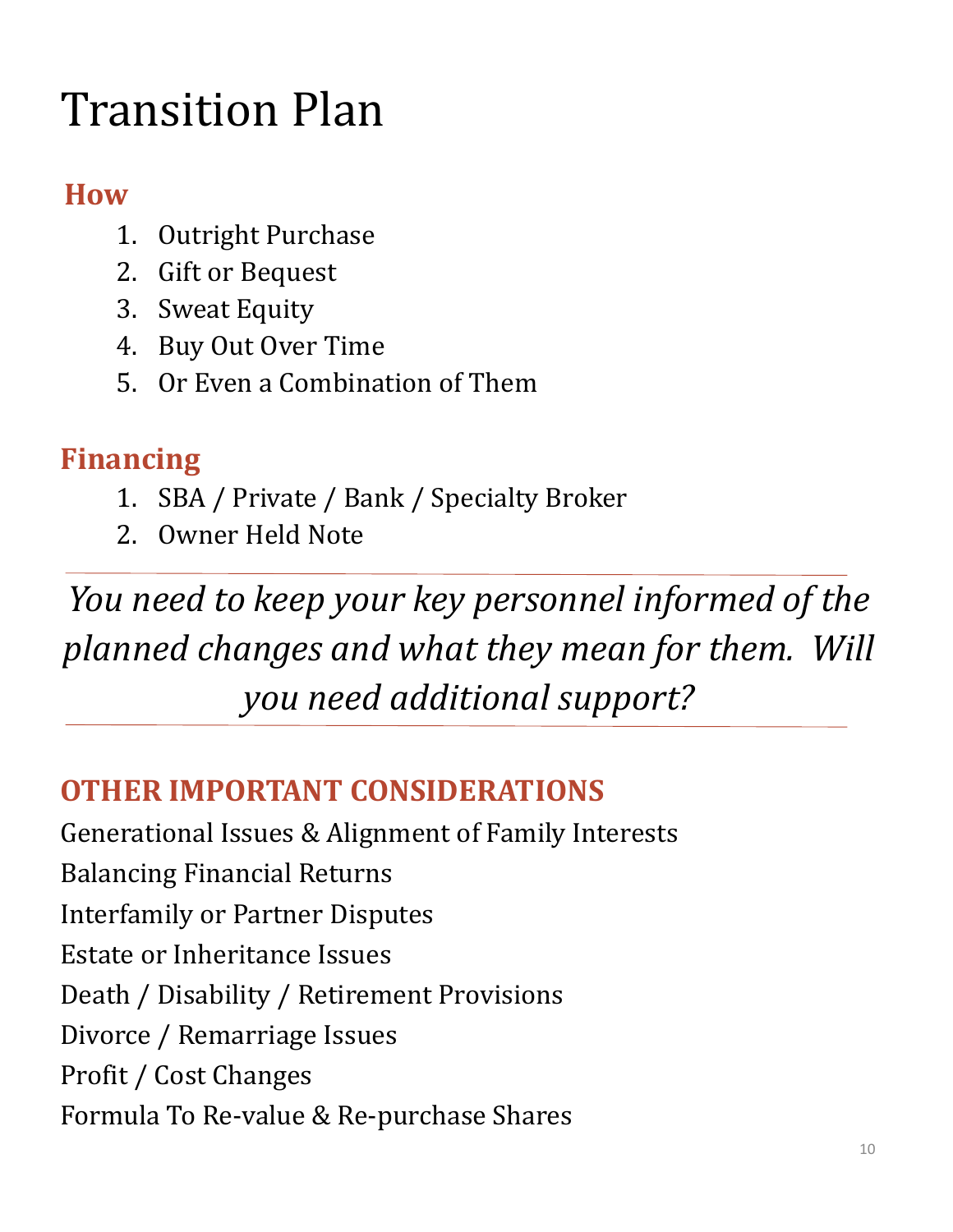# Buy - Sell Agreements

#### **Cross Purchase**

A document that allows a company's partners or other shareholders to purchase the interest or shares of a partner who is deceased, incapacitated or retiring. A crosspurchase agreement is used in business continuation planning. The document outlines how the shares can be divided or purchased by the remaining partners, such as a proportional distribution according to each partner's stake in the company.

#### **Entity Purchase**

A type of business succession plan that is used by companies that have more than one owner. The plan involves having the company take out an insurance policy on the lives of owners in the amount equal to each owner's interest. In the event of death, the amount collected by the company from the insurance, which is equal to the deceased owners stake, is used to pay the deceased's estate for its share of the business.

#### **Wait and See**

A hybrid agreement that is implemented by the owners of a business to facilitate the orderly transition of a business interest in the event of the death, disability or retirement of an owner. With a wait-and-see plan, the business owners delay the selection of an entity plan or cross-purchase buy-sell plan until the actual death, disability or retirement of an owner. If one of these events occurs, both the company and the business owners agree to purchase the remaining business interest at a predetermined priced based on the company valuation set forth in the agreement. The company has the initial option to purchase the available business interest. A second option to purchase any remaining interest then goes to the business owners themselves. Any remaining business interest must then be purchased by the company.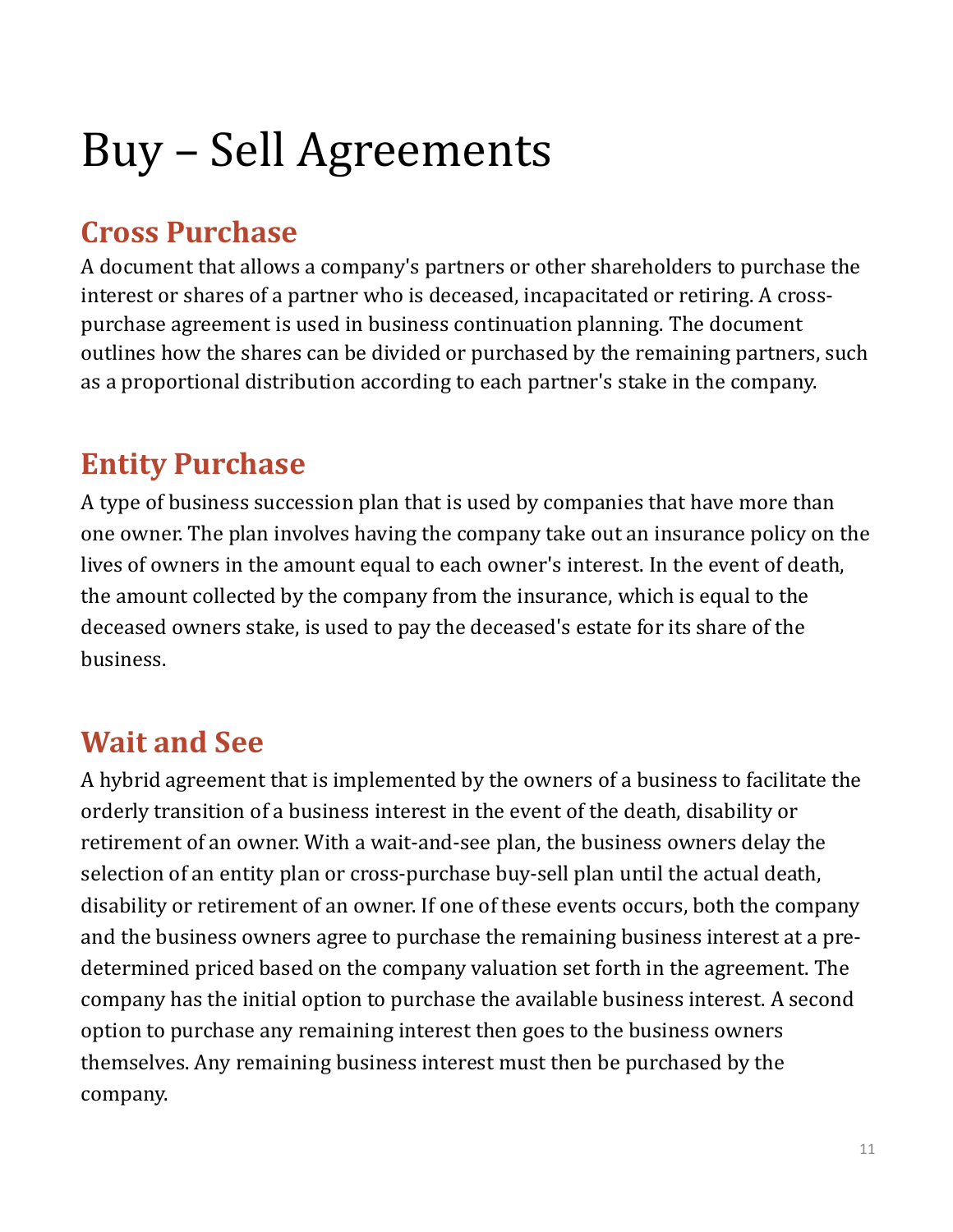# Funding

#### **Cash**

Sinking Funds or Cash has the perceived advantage of being simple and requiring no immediate outlay. The problem is that the purchaser does not know when or how much cash will be needed, and thus must always keep a large after-tax cash reserve available. Inevitably, cash sinking funds are inadequate, because death or long-term disability of a working shareholder is always, premature.

#### **Debt**

Borrowing has the advantages of being simple and requiring no outlay until death or disability occurs. The question is: Will a bank lend money to a business that has just lost it's most important asset, the person who made the corporation what it was? If the bank makes the loan, will the terms or rates be reasonable and affordable from the borrower's viewpoint? How will the cash-flow demands of repaying the loan impact the operation and credit-worthiness of the business? How much will the total loan cost?

#### **Installment Payout**

An installment sale is simple and a relatively small outflow is required each year. Seemingly nothing is needed until death occurs, so action can be put off for many years. But the installment payout method merely delays the pain and obfuscates the full extent of the problem. From the buyer's perspective, an installment sale merely spreads out the obligation but does not provide the cash to effect the buy-out. The longer the term of the payments and greater the obligation, the more adverse the affect on the credit rating of the business. From the seller's (or seller's family's) point of view, an installment payout does not provide the large sums of cash often needed for estate settlement costs, living expenses, and debts. Furthermore, it entails great risk since it leaves substantial sums at the risk of a business which has just lost a key employee.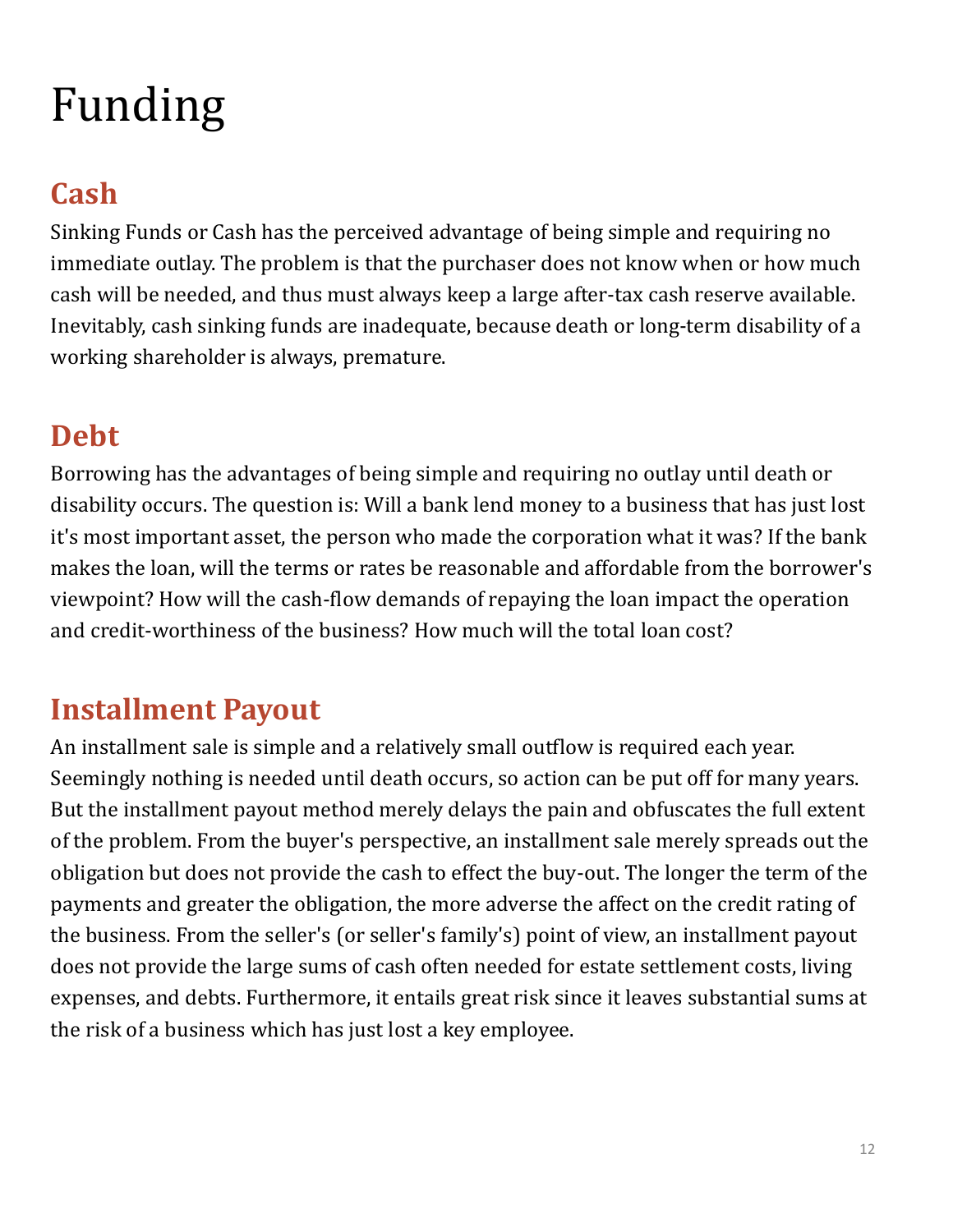#### **Life Insurance**

Adequate life insurance makes it possible for a stockholder's surviving spouse or children to immediately receive the full fair market value of the decedent's business interest. Simple coverage can be obtained through Term Insurance and more complex compensation plans can involve life insurance with cash values. The presence of life insurance shows prudence to bank loan officers and other creditors that the shareholders are financially responsible. Premiums can be budgeted and incorporated into compensation plans so the event of the buy-out doesn't hurt the cash flow of the business. If the buyout occurs during lifetime, the cash values of a life insurance policy can be used to help provide a portion of the purchase price. These cash values can be obtained from the policy on a tax-favored basis either by policy loan, withdrawal, or by a partial surrender of the policy. There is, of course, a cost; premium dollars are an outlay with a delayed economic benefit. But this is far offset by the great peace of mind attained by all parties when the buy-sell is fully and properly funded.

#### **Private Annuity**

An agreement between two parties in which one party (annuitant) transfers an asset to another party (obligor) in return for unsecured payments for the remainder of the annuitant's life.

# Gifting

#### **Annual exclusion gifting**

For businesses that have modest values, this can be an effective plan. Where there are two parents and multiple children, the \$14,000 annual exclusion can become a significant amount.

#### **Use of the lifetime federal exemption**

This can be used when a family business has a somewhat larger value. Also, if a business is expecting a quick or steady increase in value, the use of the lifetime exclusion can be especially effective to remove the future growth from the donor's estate.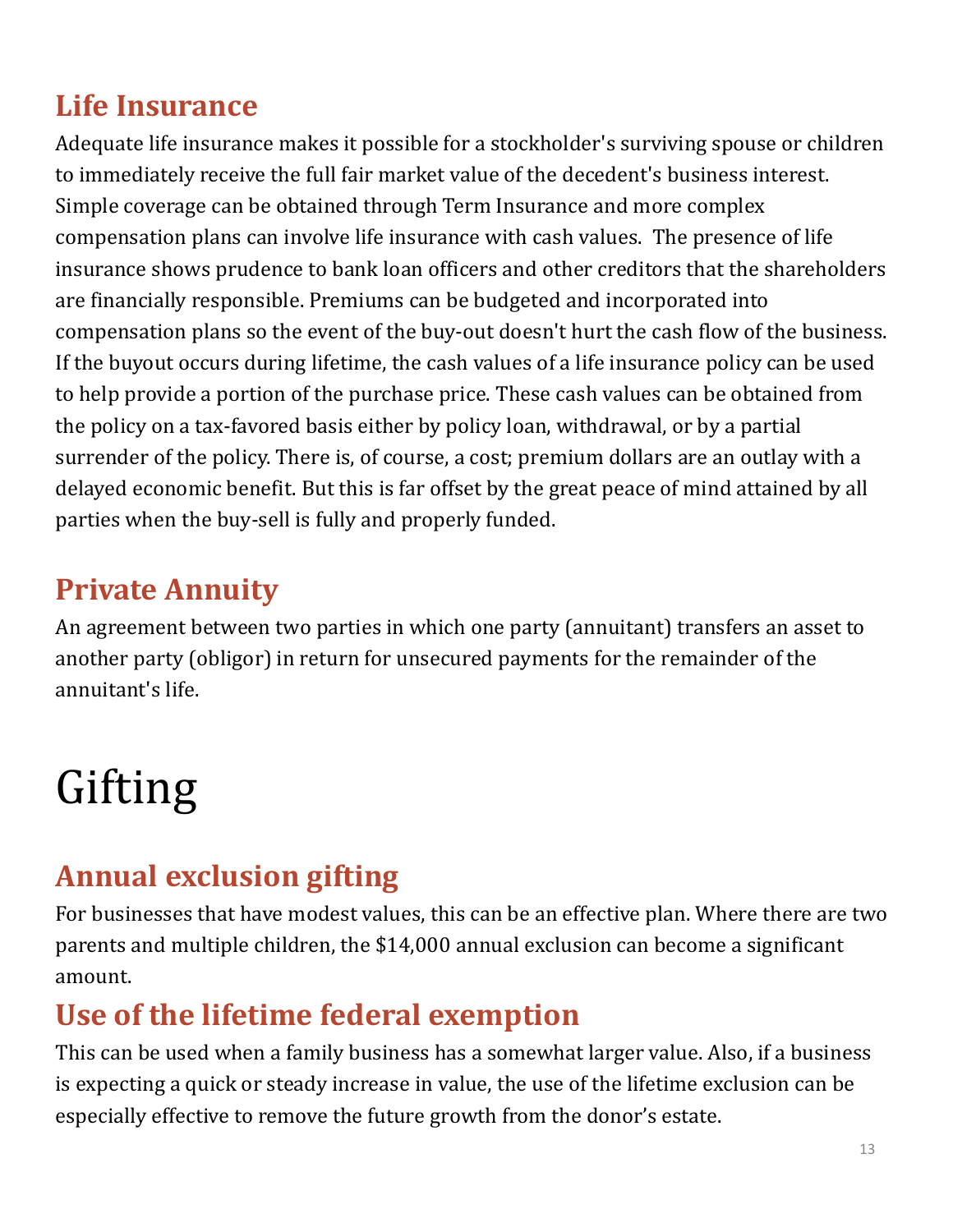### Trusts

These methods will require more sophisticated planning involving tax professionals (CPA and estate attorney), the cost benefit must be analyzed.

> **Family (A B) Marital Bypass Trust QTIP Qualified Terminable Interest Property GRAT Grantor Retained Annuity Trust CRT Charitable Remainder Trust ILIT Life Insurance Trust**

With income, gift, and potential estate taxes, it takes careful planning to prevent some (or all) of the business assets from being sold to pay the successor, perhaps leaving little for your beneficiaries. Therefore, business succession planning must include ways not only to ensure the continuity of your business, but also to do so with the smallest possible tax consequences. You'll want to consult a tax professional as well as your estate planning attorney to explore all strategies.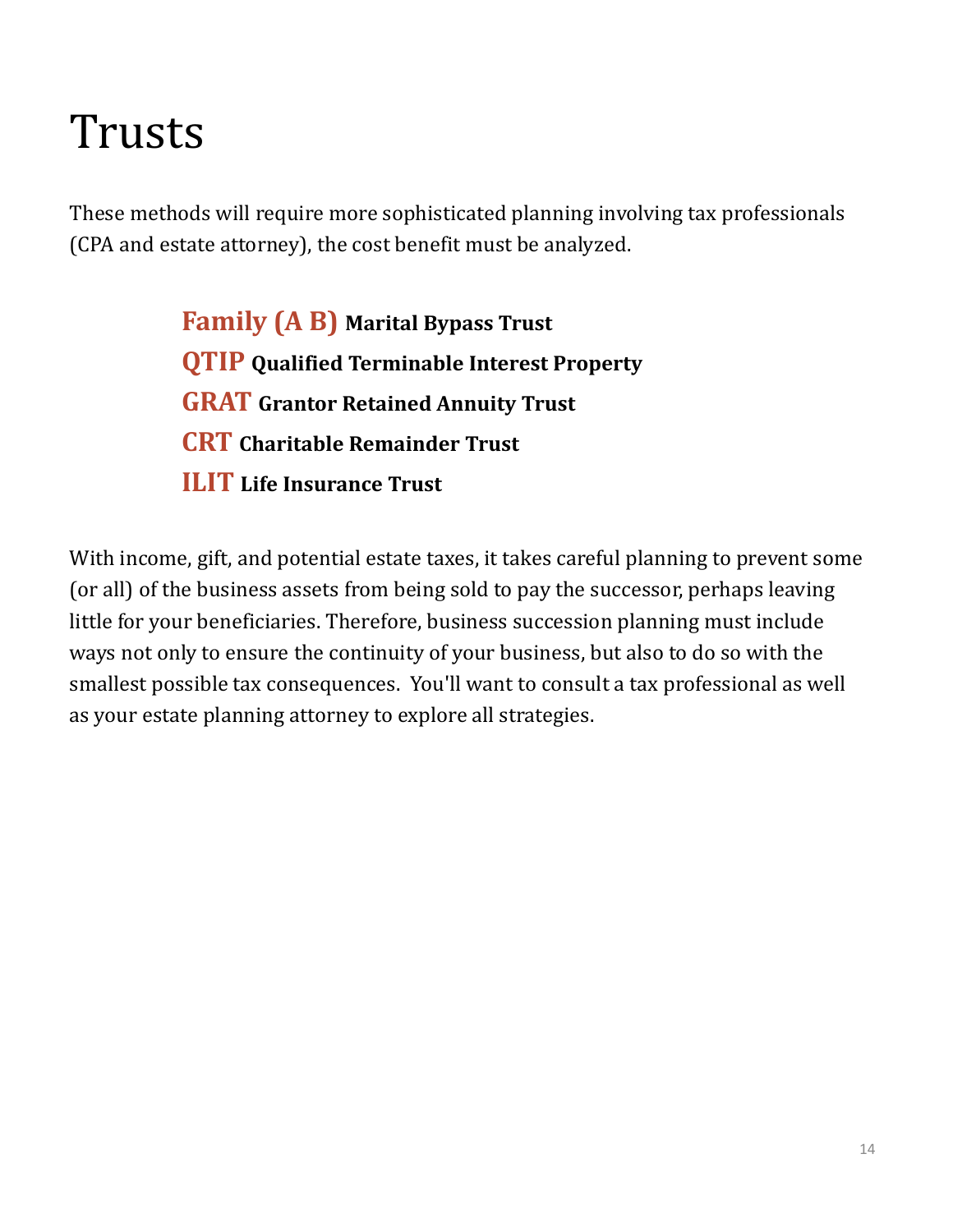# **Worksheet**

What level of involvement do you want in the business? For how long?

Do you want to cash out immediately, cash out over time, or maintain an equity stake?

Do you want to leave the business as a legacy?

Do you have any preferential items?

Who are the key stakeholders? (Family, Partners, Managers, Employees, Vendors) -What are the goals of my stakeholders?

What are the most important roles in the business? -How will these be covered?

What are your goals for your successor and former partners?

Are any incentives needed to retain stakeholders?

What is necessary to ensure a smooth succession?